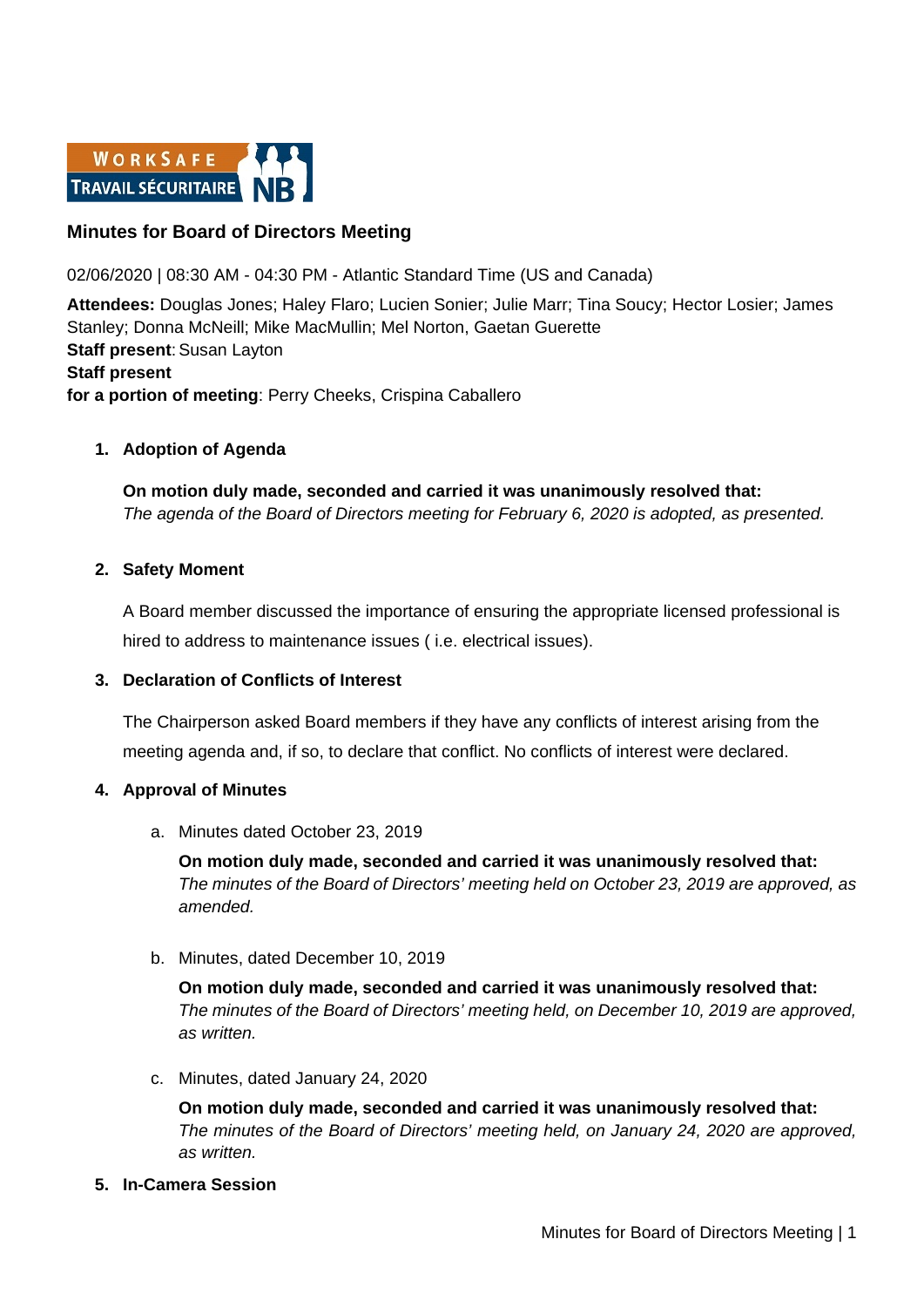The Board of Directors held an in-camera session.

#### **Break**

## **6. Status of Actions Arising from Previous Board Meetings**

The President & CEO reviewed the status of actions arising from prior Board meetings. It was noted that an invitation for a meeting with the Minister will be extended once an agenda is prepared and agreed upon.

**On motion duly made, seconded and carried it was unanimously resolved that:** *The Status of Actions Arising be received and filed.*

### **7. Consent Agenda**

With respect to item 7(a)(ii), a change was made to remove the reference to the "Vice-Chairperson only voting in the event of a tie."

**On motion duly made, seconded and carried it was unanimously resolved that:** *That items 7(a)(i) to 7(a)(iv) of the Consent Agenda be received and filed, as amended.*

**On motion duly made, seconded and carried it was unanimously resolved that:** *That items 7(b), Policy 21-106, of the Consent Agenda be approved, effective February 6, 2020.*

### **8. Chairperson's Report**

The Chair reviewed the 2019 Board work plan and the draft 2020 work plan.

The Chair also provided an update on a recent meeting with the leader of the Liberal party, Kevin Vickers.

**On motion duly made, seconded and carried it was unanimously resolved that:** *The Chairperson's report be received and filed.*

### **9. Q4 Financial Update**

The Chief Financial Officer presented a financial update on the preliminary year-end results for 2019, which showed the funding level at 103%.

**On motion duly made, seconded and carried it was unanimously resolved that:** *The Chief Financial Officer's financial update be received and filed.*

### **10. Policies**

a. Policy 34-205 – Statement of Investment Philosophy and Beliefs.

It was noted that minor changes were made to update the organizational structure.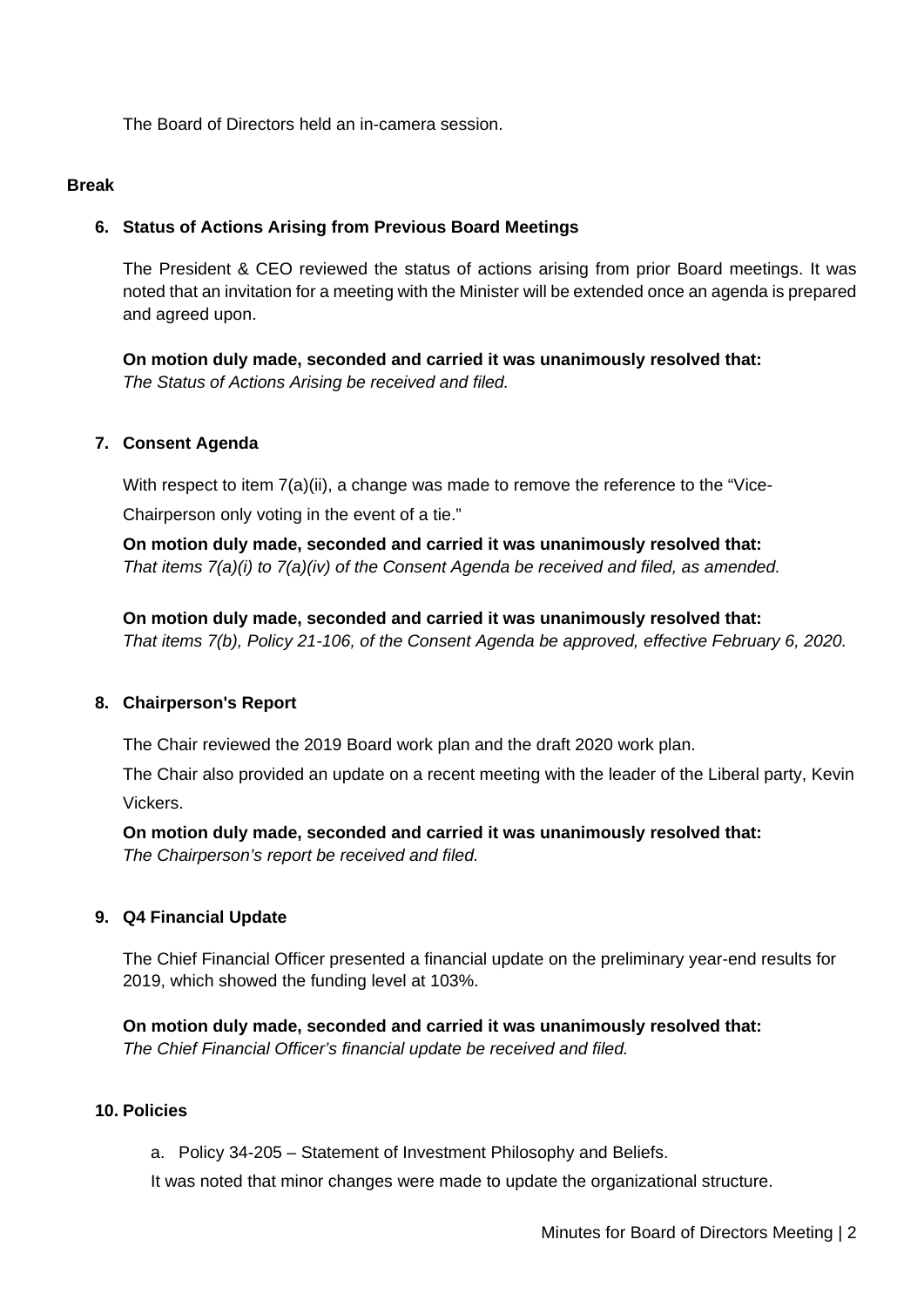**On motion duly made, seconded and carried it was unanimously resolved that:** *That Policy 34-205, "Statement of Investment Philosophy and Beliefs",release 2, be*  rescinded, and release 3 be approved, effective February 6, 2020.

b. Policy 21-414, "Return to Work – Third Party Mediation"

With the amendment to the *Workers' Compensation Act*, adding section 42.6, effective as of January 1, 2020, requiring workers' and employers' to communicate and collaborate to achieve early and safe return to work, this policy is no longer required.

**On motion duly made, seconded and carried it was unanimously resolved that:** *That Policy 34-205, "Return to Work – Third Party Mediation", release 2, be rescinded effective January 1, 2020.* 

c. Policy 23-715 Employer Legislative Requirements and Services The nature of this policy is at odds with the new policy format in that the purpose of the policy is not to repeat legislation, but to interpret**.**

**On motion duly made, seconded and carried it was unanimously resolved that:** *That Policy 23-715, "Employer Legislative Requirements and Services", release 2, be rescinded, effective February 6, 2020.*

## **11. Governance Committee Update**

a. Committee Chairperson's Report

The Chair of the Governance Committee reviewed the agenda items discussed at the Governance Committee meeting.

**On motion duly made, seconded and carried it was unanimously resolved that:** *That the Chair of the Governance Committee's report be received and filed.* 

b. Policy 41-002 Governance Statement

The Chair of the Governance Committee reviewed the updates made to the Governance Statement policy.

**On motion duly made, seconded and carried it was unanimously resolved that:** *That Policy 41-002, "Governance Statement", release 14, be rescinded, and release 15 be approved, effective February 6, 2020.*

c. Revisions to Board Orientation Guide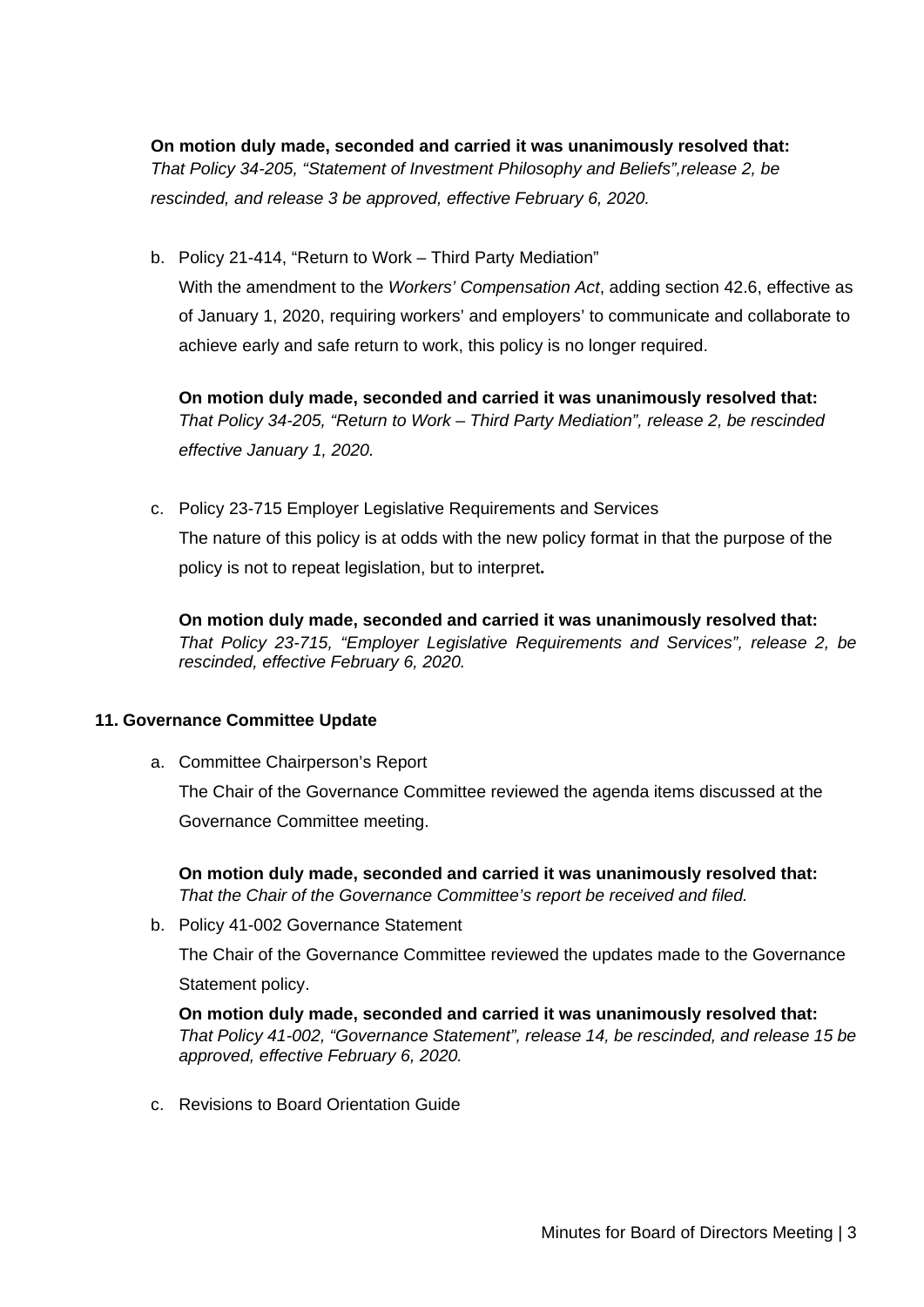The Chair of the Governance Committee reviewed the updates to the Board Orientation Guide. It was noted that it should also include references to training on the investment policy and it should delineate the governing legislation of WorkSafeNB

**On motion duly made, seconded and carried it was unanimously resolved that:** *That the Board Orientation Guide, as amended, be approved.* 

d. Structure of Committee Reports

The Chair of the Governance Committee also reviewed the new format and structure for Committee reporting, to be completed by all Chairs of Committees.

**On motion duly made, seconded and carried it was unanimously resolved that:** *That the new structure for committee reports be approved, as presented.* 

## **12. Finance Committee Update**

The Chair of the Finance Committee gave an overview of her report, including a review of the agenda items that were discussed at the last Finance Committee meeting.

### **On motion duly made, seconded and carried it was unanimously resolved that:**

*The Finance Committee update be received and filed.* 

## **13. CEO Report**

a. Update on Legislative Change

The President & CEO reviewed the proposed amendments under the *Occupational Health and Safety* ("OHS") *Act*, which included adding administrative penalties and the inclusion of fishing vessels as a place of employment under the OHS Act.

**On motion duly made, seconded and carried it was unanimously resolved that:** *The proposals for legislative amendments under the Occupational Health and Safety Act be approved, as presented.* 

b. Update on Projects

The President & CEO gave a verbal update on the number of projects ongoing and their status. The Board asked for more detailed information on the projects that are underway.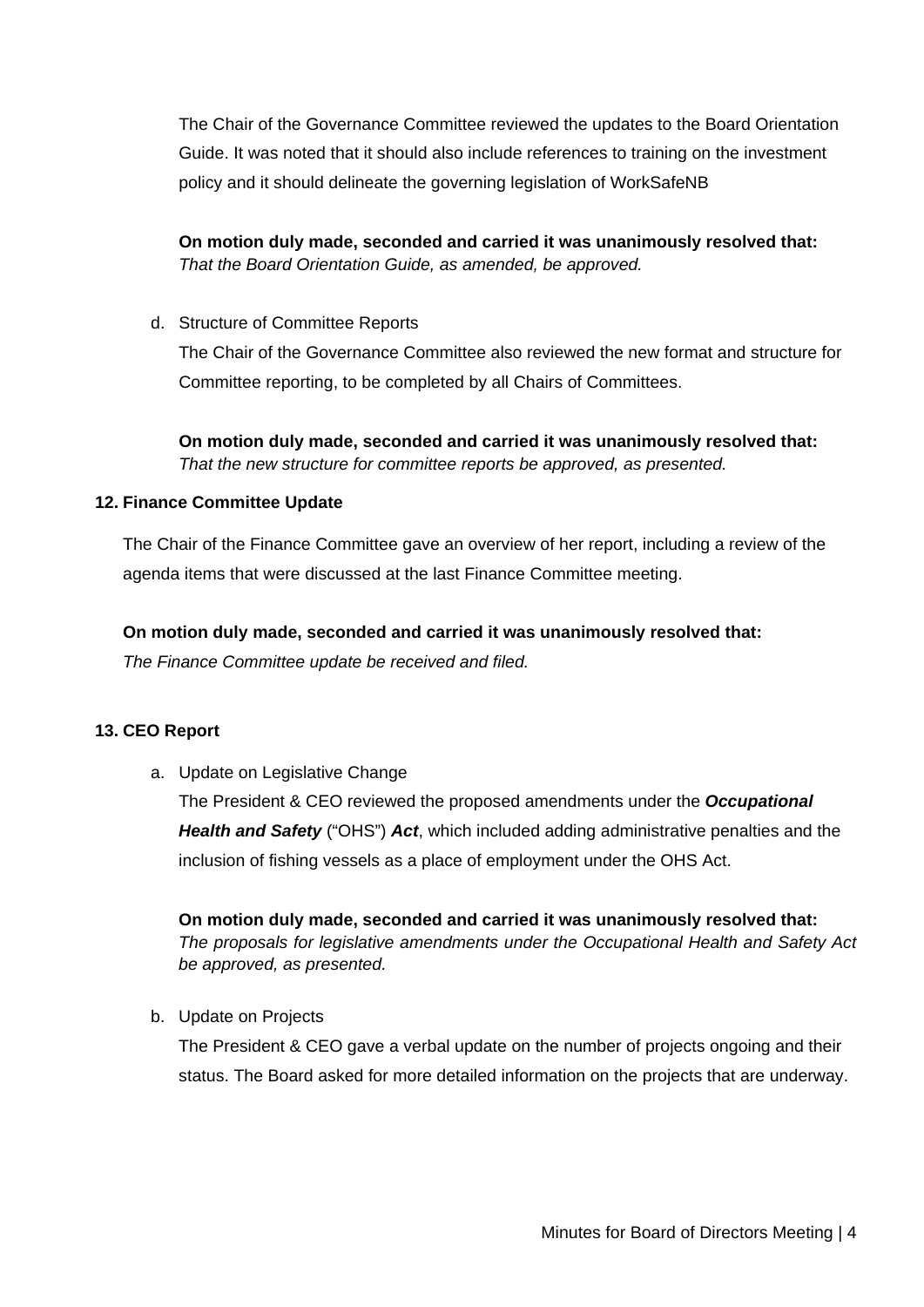The Board also reviewed the need for the development of a Transformation Committee and that it would be useful to meet with representatives from the Nova Scotia Board to learn from their experience with transformation.

 $c - e$ . The President and CEO gave an update on a number of other matters including the scorecard, a legal matter, and the Strategic Plan.

**On motion duly made, seconded and carried it was unanimously resolved that:** *The CEO's report including items 13(b) - (e) be received and filed.*

f. Mandate Letter and Annual Plan The President & CEO reviewed the requirements of the Mandate Letter and the annual plan that was developed based on the mandate letter.

**On motion duly made, seconded and carried it was unanimously resolved that:** *The Mandate Letter be received and filed.*

### **Lunch**

## **14. Prevention Tool & Health and Safety Index**

Staff gave an overview of the new prioritization tool which will be used to identify which workplaces to visit and when to visit. They also gave an overview of other initiatives they are working on in 2020, including the health and safety index.

## **On motion duly made, seconded and carried it was unanimously resolved:**

*That the presentation by the Prevention staff be received and filed.* 

## **15. Communications Update**

a. Results of the Fishing Consultation

Communications staff gave an overview of the consultation results on the proposed changes to the *Occupational Health and Safety Act***,** which would add fishing vessels as a place of employment. Overall, the results of the consultation were very positive, with 87% of respondents in favour of the proposed amendment.

**On motion duly made, seconded and carried it was unanimously resolved that:** *That the presentation on the consultation results be received and filed.*

b. Legislative Change re Supervision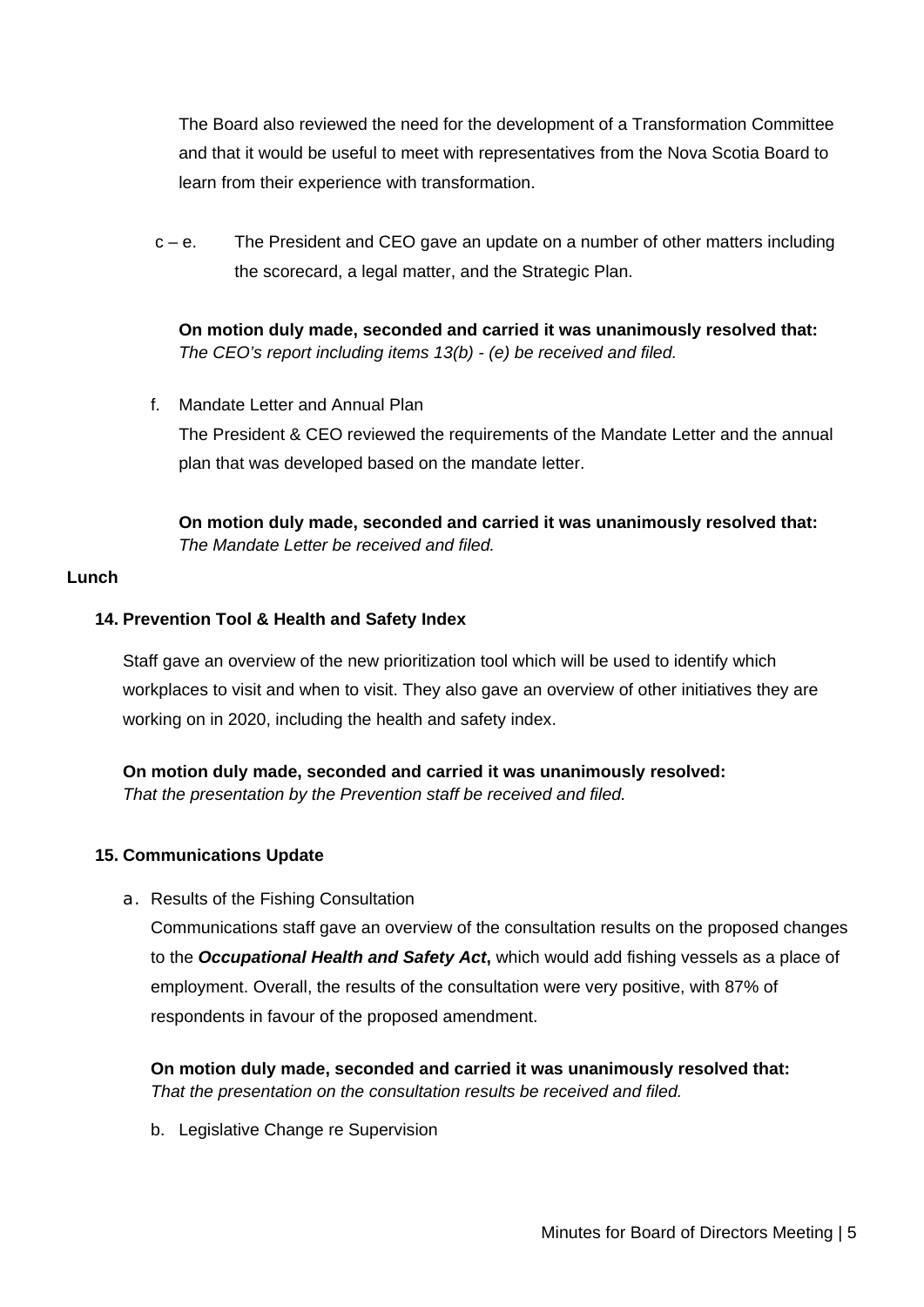Communications gave an overview of some of the material developed, related to the legislative changes to the duties and obligations of supervisors, that was passed by the government in December, 2019.

**On motion duly made, seconded and carried it was unanimously resolved that:** *That the presentation on the communications material developed, related to the supervisor legislative amendments, be received and filed.*

### **16. Audit Committee Update**

This item was deferred.

## **17. Human Resources and Compensation Committee Update**

The Chair of the Human Resources and Compensation Committee gave an overview of her report, including the items that were on the agenda at the last meeting.

**On motion duly made, seconded and carried it was unanimously resolved:** *That the Human Resources and Compensation Committee Update be received and filed.* 

## **18. Stated Case Decision from the New Brunswick Court of Appeal**

Staff gave an overview of the New Brunswick Court of Appeal's reasons for decision in the Stated Case.

# **On motion duly made, seconded and carried it was unanimously resolved:**

The overview of the Court of Appeal's decision in the Stated Case be received and filed.

### **19. New Business**

The following Motions were passed as "New Business":

- a. **On motion duly made, seconded and carried it was unanimously resolved:** *That the Manager of Internal Audit be invited to attend the next Board meeting.*
- b. **On motion duly made, seconded and carried it was unanimously resolved:** *That a process be implemented to review the Chairs of Committees.*
- c. December Project Dashboard Report

Further to the request of the Board, the President and CEO presented the December Project Dashboard Report, which gave an overview of all of the projects underway and their status.